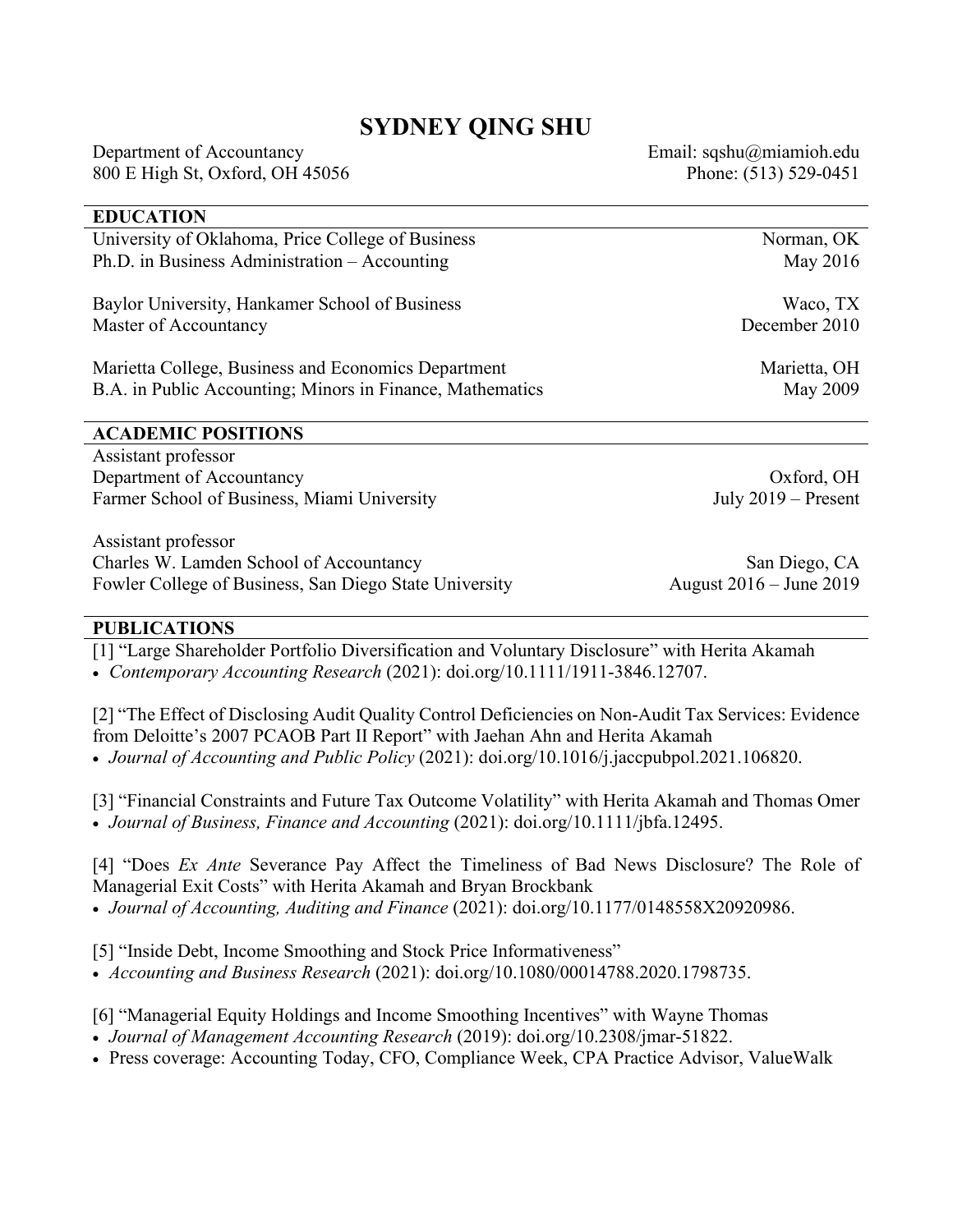## **SELECTED WORKING PAPERS**

"Does Audit Regulation Improve Underlying Information Used by Managers? PCAOB International Inspection Access and Management Forecast Accuracy" with Brant Christensen, Gillian Lei and Wayne Thomas

• Revising for 2<sup>nd</sup> round review at *Accounting Organization and Society* 

## **TEACHING**

| Intermediate Financial Accounting<br>• Fall $2019$ – Present | Miami University           |
|--------------------------------------------------------------|----------------------------|
| Intermediate Accounting I<br>• Fall $2016 -$ Spring $2019$   | San Diego State University |
| <b>Fundamental Financial Accounting</b><br>• Summer $2015$   | University of Oklahoma     |
| <b>Fundamental Managerial Accounting</b><br>• Summer $2014$  | University of Oklahoma     |

## **SERVICES**

Professional Service

- AAA FARS best dissertation committee member (2021–2022)
- AAA IAS midyear meeting program committee co-chair (2020–2021)
- ATA annual meeting program committee member (2017–2018)
- AAA annual meeting discussant (2016, 2018–2020), moderator (2017) and reviewer (2015–2021)
- AAA FARS midyear meeting reviewer (2015–2021)
- AAA Auditing midyear meeting reviewer (2021)
- ATA midyear meeting reviewer (2016–2019, 2021)
- AAA southwest meeting moderator (2016) and reviewer (2015, 2016)

#### Miami University

- Faculty development committee member (2020–present)
- Faculty meeting secretary (2019–present)

## San Diego State University

• Undergraduate curriculum committee member (2016–2019)

## **GRANTS, HONORS AND AWARDS**

AAA outstanding service of the IAS midyear meeting (2021) San Diego State University graduate business professional fee grant (2016) University of Oklahoma Cleo Murney Foundation research fellowship (2016) University of Oklahoma outstanding teaching award (2015) ATA Ernst & Young doctoral travel grant (2015, 2016) Baylor University merit scholarship (2009, 2010) Ohio Deloitte merit scholarship (2008) Marietta College merit scholarship (2007–2009)